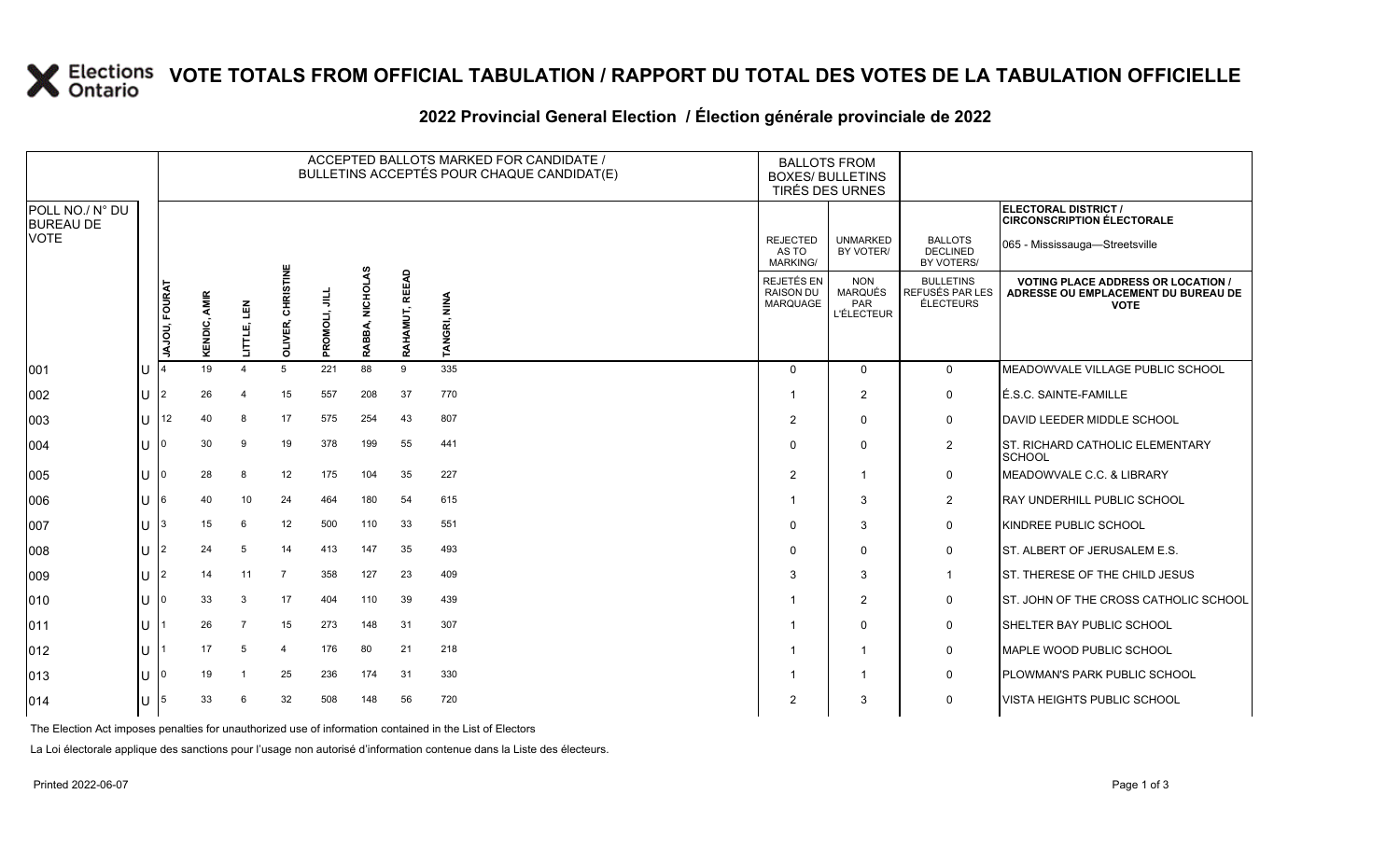# **X** Elections VOTE TOTALS FROM OFFICIAL TABULATION / RAPPORT DU TOTAL DES VOTES DE LA TABULATION OFFICIELLE

|                                             |                    |               |                        |             |                         |               |                           |                | ACCEPTED BALLOTS MARKED FOR CANDIDATE /<br>BULLETINS ACCEPTÉS POUR CHAQUE CANDIDAT(E) |                                             | <b>BALLOTS FROM</b><br><b>BOXES/ BULLETINS</b><br>TIRÉS DES URNES |                                                         |                                                                                                 |
|---------------------------------------------|--------------------|---------------|------------------------|-------------|-------------------------|---------------|---------------------------|----------------|---------------------------------------------------------------------------------------|---------------------------------------------|-------------------------------------------------------------------|---------------------------------------------------------|-------------------------------------------------------------------------------------------------|
| POLL NO./ N° DU<br><b>BUREAU DE</b><br>VOTE |                    |               |                        |             |                         |               |                           |                |                                                                                       |                                             | <b>UNMARKED</b><br>BY VOTER/                                      |                                                         | ELECTORAL DISTRICT /<br><b>CIRCONSCRIPTION ÉLECTORALE</b><br>065 - Mississauga—Streetsville     |
|                                             |                    |               |                        |             |                         |               |                           |                |                                                                                       | <b>REJECTED</b><br>AS TO<br><b>MARKING/</b> |                                                                   | <b>BALLOTS</b><br><b>DECLINED</b><br>BY VOTERS/         |                                                                                                 |
|                                             |                    | JAJOU, FOURAT | <b>AMIR</b><br>KENDIC, | LITTLE, LEN | RISTINE<br>동<br>OLIVER, | PROMOLI, JILL | <b>NICHOLAS</b><br>RABBA, | RAHAMUT, REEAD | TANGRI, NINA                                                                          | REJETÉS EN<br><b>RAISON DU</b><br>MARQUAGE  | <b>NON</b><br><b>MARQUÉS</b><br>PAR<br><b>L'ÉLECTEUR</b>          | <b>BULLETINS</b><br>REFUSÉS PAR LES<br><b>ÉLECTEURS</b> | <b>VOTING PLACE ADDRESS OR LOCATION /</b><br>ADRESSE OU EMPLACEMENT DU BUREAU DE<br><b>VOTE</b> |
| 015                                         | IU.                |               | 18                     | 5           | 9                       | 159           | 70                        | 18             | 192                                                                                   | $\Omega$                                    | $\Omega$                                                          | $\mathbf 0$                                             | DOLPHIN SENIOR PUBLIC SCHOOL                                                                    |
| 016                                         | IU                 | 12            | 9                      | 3           | 10                      | 378           | 98                        | 14             | 476                                                                                   | 3                                           | 5                                                                 | $\mathbf 0$                                             | OUR LADY OF GOOD VOYAGE E.S.                                                                    |
| 017                                         | IU.                |               | 10                     | 5           | $\overline{7}$          | 323           | 97                        | 21             | 565                                                                                   | 2                                           | 2                                                                 | $\mathbf 1$                                             | <b>HAZEL MCCALLION SENIOR PUBLIC SCHOOL</b>                                                     |
| 018                                         | IU.                |               | 13                     | 5           | $\overline{7}$          | 371           | 135                       | 39             | 440                                                                                   |                                             | 3                                                                 | $\mathbf 0$                                             | <b>LISGAR MIDDLE SCHOOL</b>                                                                     |
| 019                                         | IU.                |               | 23                     | 5           | 18                      | 368           | 113                       | 26             | 469                                                                                   | 2                                           | -1                                                                | 0                                                       | <b>ST. SIMON STOCK ELEMENTARY SCHOOL</b>                                                        |
| 020                                         | IU.                |               | 28                     | 10          | 19                      | 548           | 164                       | 42             | 619                                                                                   |                                             | -1                                                                | $\mathbf 0$                                             | <b>ST. EDITH STEIN ELEMENTARY SCHOOL</b>                                                        |
| 021                                         | IU                 |               | 43                     | 9           | 22                      | 428           | 133                       | 39             | 528                                                                                   | 3                                           | $\mathbf 0$                                                       | 0                                                       | MEADOWVALE SECONDARY SCHOOL                                                                     |
| 022                                         | IU.                |               | 41                     | 13          | 28                      | 402           | 216                       | 57             | 541                                                                                   | $\overline{2}$                              | 2                                                                 | $\mathbf{1}$                                            | <b>SETTLER'S GREEN PUBLIC SCHOOL</b>                                                            |
| 023                                         | IU.                |               | 13                     | 0           | 3                       | 206           | 33                        | 16             | 417                                                                                   | $\Omega$                                    | $\boldsymbol{\Delta}$                                             | $\mathbf 0$                                             | <b>PORTICO COMMUNITY CHURCH</b>                                                                 |
| 024                                         | IU.                |               | 21                     | 3           | 12                      | 393           | 120                       | 31             | 435                                                                                   | 3                                           | -1                                                                | 0                                                       | <b>OSPREY WOODS PUBLIC SCHOOL</b>                                                               |
| 700                                         | IU                 |               |                        |             |                         |               |                           |                | COMBINED WITH 703 / COMBINÉ À 703                                                     |                                             |                                                                   |                                                         |                                                                                                 |
| 701                                         | IU.                |               | $\Omega$               | $\Omega$    | $\overline{\mathbf{1}}$ | 45            | 16                        | $\overline{4}$ | 32                                                                                    | $\Omega$                                    | $\Omega$                                                          | $\mathbf 0$                                             | <b>CHARTWELL HERITAGE SQUARE</b><br><b>APARTMENTS</b>                                           |
| 702                                         | IU                 |               |                        |             |                         |               |                           |                | COMBINED WITH 704 / COMBINÉ À 704                                                     |                                             |                                                                   |                                                         |                                                                                                 |
| 703                                         | $ U $ <sup>4</sup> |               |                        | 4           | $\overline{2}$          | 18            | 10 <sup>1</sup>           | $\overline{1}$ | 31                                                                                    | 0                                           | -1                                                                | $\mathbf 0$                                             | <b>EDENWOOD SENIORS VILLAGE</b>                                                                 |

### **2022 Provincial General Election / Élection générale provinciale de 2022**

The Election Act imposes penalties for unauthorized use of information contained in the List of Electors

La Loi électorale applique des sanctions pour l'usage non autorisé d'information contenue dans la Liste des électeurs.

 $|015\rangle$